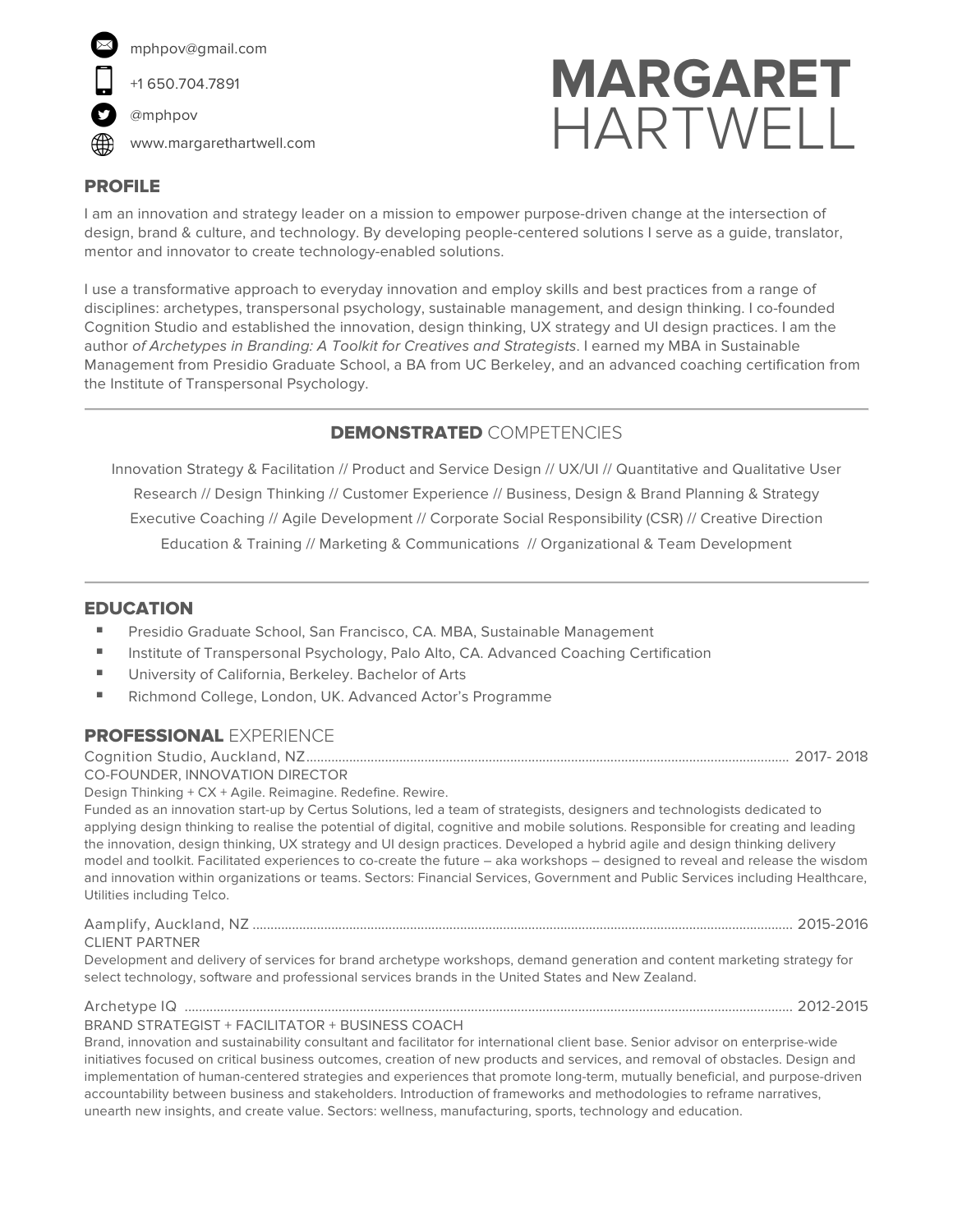| <b>ADJUNCT FACULTY &amp; GUEST SPEAKER</b>                                                                                                                                                                                                                                                |                                                                                           |
|-------------------------------------------------------------------------------------------------------------------------------------------------------------------------------------------------------------------------------------------------------------------------------------------|-------------------------------------------------------------------------------------------|
| Curriculum development and lead instructor for Live Exchange in the Design Strategy MBA: effective communication, design<br>thinking, collaboration, and presentation skills. Guest lectures: Building Effective Teams and Conflict resolution.                                           |                                                                                           |
|                                                                                                                                                                                                                                                                                           |                                                                                           |
| <b>SENIOR STRATEGIST</b>                                                                                                                                                                                                                                                                  |                                                                                           |
| Multiple contract roles: strategy, research, development, communications, and implementation for the creation of external<br>activation initiatives in sustainability, CSR, and brand for Fortune 500 clients.                                                                            |                                                                                           |
|                                                                                                                                                                                                                                                                                           |                                                                                           |
| <b>TEACHING ASSISTANT</b>                                                                                                                                                                                                                                                                 |                                                                                           |
| Two semesters facilitating the delivery of Leadership for Sustainable Management, a core class in the MBA program, with<br>professor Cynthia Scott. Curriculum development, support, student resource and presentation skills coaching.                                                   |                                                                                           |
|                                                                                                                                                                                                                                                                                           |                                                                                           |
| <b>BRAND STRATEGY CONSULTANT</b>                                                                                                                                                                                                                                                          |                                                                                           |
| Contractor hired to lead the exploration, development, and positioning of sustainable, targeted and creative brand strategies.<br>Naming and identity development. Business structure, social media and sustainability consultation. Workshops, creative briefs,<br>competitive research. |                                                                                           |
|                                                                                                                                                                                                                                                                                           |                                                                                           |
| The only values-driven Graduate School offering MBA & MPA degree programs that integrate social justice,                                                                                                                                                                                  |                                                                                           |
| environmental responsibility, and systems thinking.                                                                                                                                                                                                                                       |                                                                                           |
| Consulting:                                                                                                                                                                                                                                                                               | Projects:                                                                                 |
| - Rentcycle (Getable): Culture Assessment                                                                                                                                                                                                                                                 | - OccupyYourWallet: Non-profit venture creation, digital                                  |
| - Mission Markets: Impact Investing Ratings Analysis                                                                                                                                                                                                                                      | corporate disclosure and purchasing information tool                                      |
| - Kinnexxus: Scenario planning and strategic review for a                                                                                                                                                                                                                                 | - Levi Strauss & Co.: GRI report                                                          |
| coordinated care software system for senior citizens<br>- In-Power Solar: Financial analysis & feasibility of California-                                                                                                                                                                 | - Monsanto Marketing Case Study<br>- Ecotourism Industry: Porter Five Forces Analysis and |
| based utility-scale solar farm installation                                                                                                                                                                                                                                               | Stakeholder Assessment                                                                    |
| - Tribe25: Product & digital development for online                                                                                                                                                                                                                                       | - Weyerhaeuser: Global Reporting Initiative evaluation                                    |
| healthy weight-loss game                                                                                                                                                                                                                                                                  | - Presidio Buzz hosted by Triple Pundit: Editorial Lead                                   |
| - Amada Group: Brand & marketing for investment manager                                                                                                                                                                                                                                   |                                                                                           |
|                                                                                                                                                                                                                                                                                           |                                                                                           |
| FOUNDER, PROFESSIONAL COACH                                                                                                                                                                                                                                                               |                                                                                           |
| Executive, creativity, and life coaching collective providing integrated support for transitions, development, and transformations.                                                                                                                                                       |                                                                                           |
| DIRECTOR OF MARKETING AND COMMUNICATIONS - maternity cover                                                                                                                                                                                                                                |                                                                                           |
| Directed and executed comprehensive marketing and public relations plans to generate sales and promote performances,                                                                                                                                                                      |                                                                                           |
| programs, and artistic vision for the 06-07 season. Led team of direct staff reports, as well as a resource base of independent<br>contractors and consultants, in support of achieving organizational objectives. Initiated sustainability policy for printed collateral.                |                                                                                           |
|                                                                                                                                                                                                                                                                                           |                                                                                           |
| <b>HEAD OF MARKETING</b><br>Directed strategic, targeted and creative communications solutions across the Design Council. Gained agreement to, and                                                                                                                                        |                                                                                           |
| oversaw the implementation of, integrated activity which creatively promoted the work. Managed budget of £500k (\$950k).                                                                                                                                                                  |                                                                                           |
| Turned around disenfranchised team of ten to fulfill a broad skill set for the organization including: events, film, writing,                                                                                                                                                             |                                                                                           |
| production, direct marketing and digital communications, studio, PR. Campaign work in Learning Environments, Design Skills                                                                                                                                                                |                                                                                           |
| Education, Technology, Manufacturing, Design Knowledge and Health.                                                                                                                                                                                                                        |                                                                                           |
|                                                                                                                                                                                                                                                                                           |                                                                                           |
| <b>BUSINESS DEVELOPMENT DIRECTOR</b>                                                                                                                                                                                                                                                      |                                                                                           |
| Developed sponsorship program, content direction, and brand strategy for The London Design Festival and The World Creative<br>Forum. Additional contributions in research, trends, relationship and event management with sponsors, participants, keynotes.                               |                                                                                           |
|                                                                                                                                                                                                                                                                                           |                                                                                           |
| <b>DIRECTOR OF MARKETING</b>                                                                                                                                                                                                                                                              |                                                                                           |
| Re-defined the brand and evolved the corporate identity in arts-based leadership development consultancy across multiple<br>channels: advertising, collateral, web, film. Vertical integration of brand through strategic collaborations, PR, event management,                           |                                                                                           |
|                                                                                                                                                                                                                                                                                           |                                                                                           |

internal and legal policy.